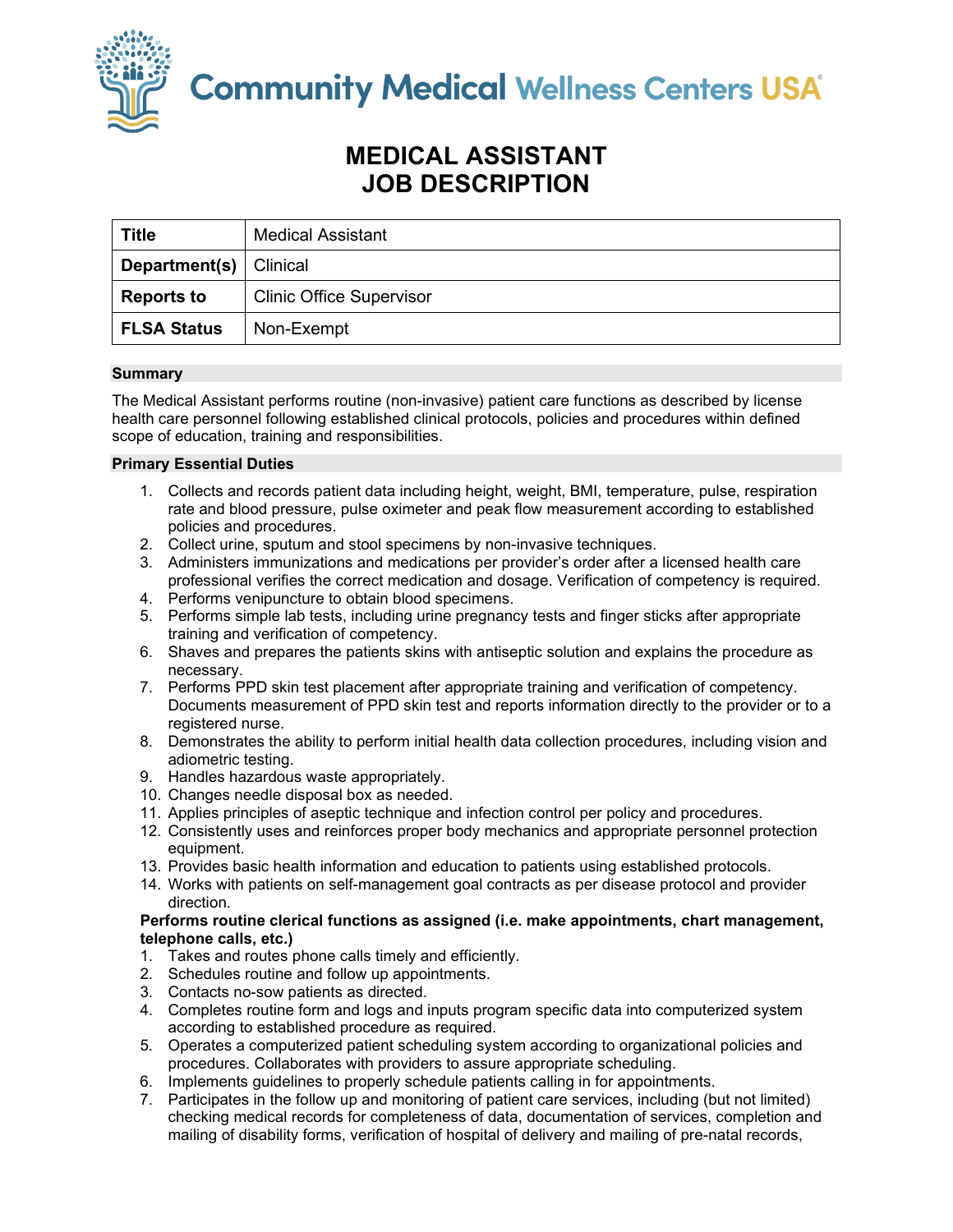relaying telephone messages to staff personnel and directing patients throughout the clinic as needed.

- 8. Accurately files all patients labs, x-ray, EKG results and other documents after the provider has seen and signed off the information.
- 9. Maintains a clean, neat and safe environment for office operations. Completes forms for Patient Assistance programs.
- 10. Assists in quality improvement activities as directed.

# **Assists medical personnel with procedures and/or diagnostic exams.**

- 1. Position and drape patient appropriately.
- 2. Inform patient which provider will see him/her and approximate time it will take before patient is seen.
- 3. Adjust lighting as necessary.
- 4. Assemble appropriate equipment.
- 5. Assure patient privacy at all times.
- 6. Be available to assist provider as needed.
- 7. Maintain set-up for collection of all cultures and timely transport to the lab.
- 8. Accurately perform visual, hearing testing.
- 9. Notify supervisor of repair needs and potential hazards in the workplace.
- 10. Keep patient exam rooms and work areas clean and stocked.

#### **Documents pertinent patient information, procedures and patient responses, following established guidelines.**

## **A record shall be made in the patient chart or other record of each technical supportive service performed by the medical assistant, indicating clearly the name, title "MA-medical assistant", date and time.**

- 1. Documentation, as appropriate, will occur immediately after performing any task.
- 2. Handle requests for information timely and appropriately; make sure that the provider has been aware of such request.

## **Maintain confidentiality at all times.**

- 1. Discuss patient information only with appropriate clinic personnel when related to the care being provided. Maintain confidentiality for all documents that contain patient identifier information.
- 2. Information given to a medical assistant about a patient or family member clinical needs must be reported to the patient provider.
- 3. Observe and respect confidentiality of information in regards to fellow employees.
- 4. Assist in the maintenance, care and handling of medical equipment.
- 5. Maintain standard of cleanliness, organization and adequate level of supplies for the exam rooms or assigned work area.
- 6. Demonstrate correct and safe techniques in the use of equipment according to specific manufacturer instructions and policy and procedure manual.
- 7. Know location, purpose and use of all equipment and supplies.
- 8. Ensures that the delivery of services reflects the efficient and effective use of supplies and appropriate utilization of resources.
- 9. Order supplies as directed and report any outdates to the appropriate person.
- 10. After competency training may perform autoclaving of supplies and instruments following manufacturer guidelines and established clinic procedures.
- 11. Report malfunctioning equipment to the manager.
- 12. Follow appropriate procedure for cleaning of equipment.

## **Participate in organizational programs/committees as assigned**

- 1. Participate in assigned staff and other meetings, including quality improvement, case conferences and in-service meetings.
- 2. Participate in all safety programs that may include assignment to an emergency reponse team.
- 3. Participate in hazardous waste and infection control assignments as required in the health center that may include being designated as an emergency responder to a hazardous substance release or spill; performing infection control data.
- 4. Perform other duties and tasks as may be required or assigned.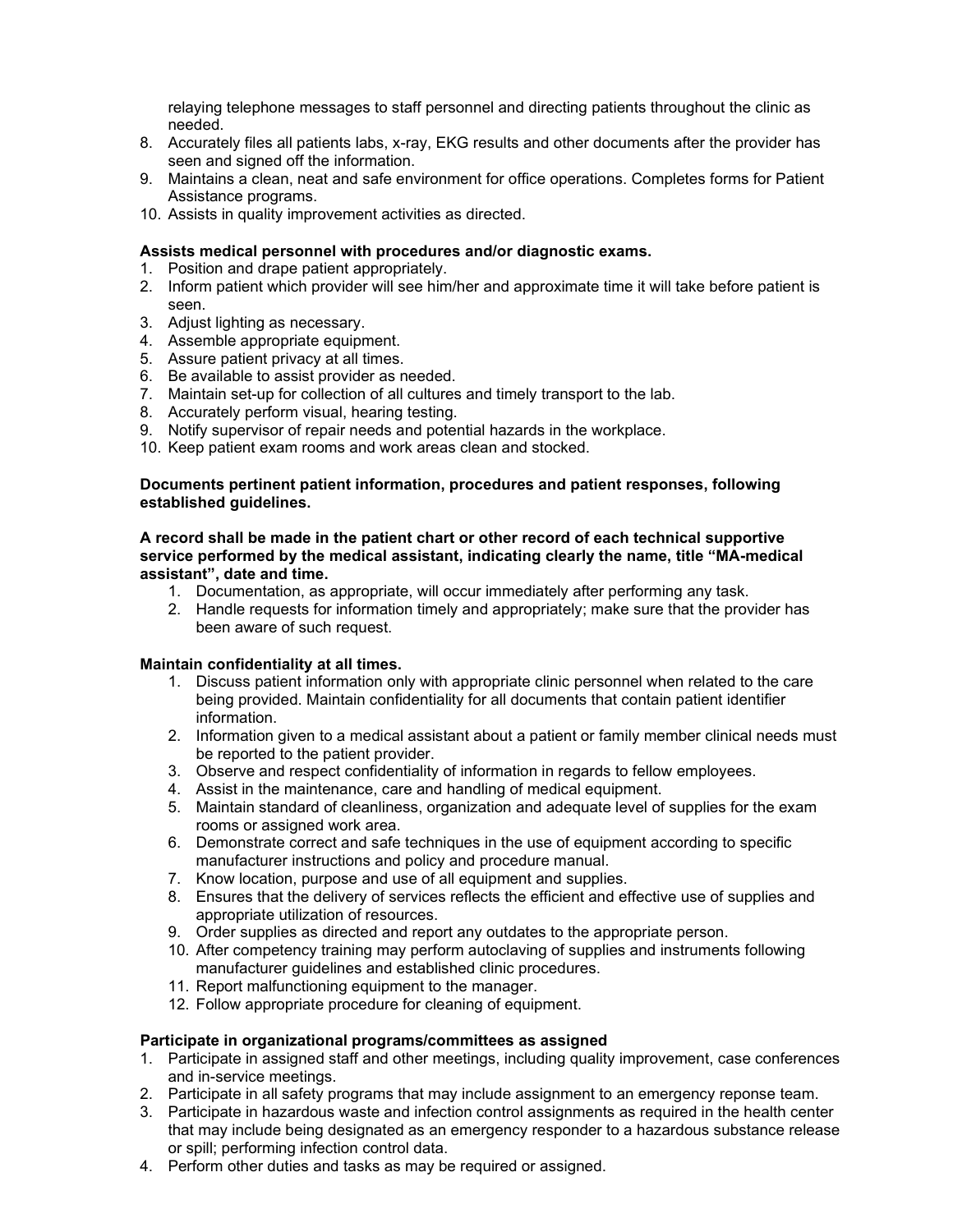#### **Skills and Qualifications**

- 1. Data entry skills must be virtually error free; skills in self-proofing essential.
- 2. Experience with EHR is preferred, not required.
- 3. Previous Medical Assistant experience.
- 4. Proven reliability, trustworthiness, flexibility, and high ethical standards.
- 5. Proficiency in system software, medical terminology, general office machine operations and maintenance.
- 6. Must work well with others as well as independently.
- 7. Must be able to demonstrate multi-tasking skills in a high stress environment while adhering to HIPAA standards of confidentiality.
- 8. Must provide proof of up-to-date COVID-19 vaccinations including recommended doses in the primary series AND booster dose when eligible.

#### **Supervisory Relationships**

- 1. Reports to: Clinical Office Supervisor
- 2. Supervision-Others: n/a

#### **Education & Experience**

- 1. High School Diploma, Associates degree in Healthcare Management or related field of study preferred.
- 2. Two or more years of progressive, hands–on experience in a medical practice.
- 3. Experience with medical software and electronic medical records.
- 4. Immaculate record-keeping and organizational skills.
- 5. Excellent multi-tasking and critical thinking skills.

#### **Working Conditions**

The physical demands described here are representative of those required for the position. Position requires sitting, walking, standing, bending, and twisting in the performance of daily activities. The position requires hand manipulation and repetitive hand movement and fine coordination in using a computer keyboard. The position requires near and far vision in reading reports and use of a computer. Acute hearing is required in supporting meetings and providing phone and in‐person customer service. The position occasionally requires lifting and/or moving objects up to 20 pounds. CMWC will make reasonable accommodation of the known physical or mental limitations of a qualified applicant with a disability upon request.

#### **COVID-19 considerations:**

To protect patients and staff, safety precautions have been put in place. We have created an environment which respects and provides proper implementation of Social Distancing we provide PPE for all staff.

We are requiring all staff to be fully vaccinated.

#### **Benefits**

CMWC offers employees a comprehensive benefits package with plans that cover our employee's health and welfare, retirement, financial, and wellness needs.

- **Medical Insurance**
- Dental Insurance
- Vision Insurance
- Life Insurance
- Long Term Disability
- Vacation
- Sick Time
- Paid Holidays
- 403(b) Plan
- Career Development
- Tuition Reimbursement
- Employee Assistance Program (EAP)